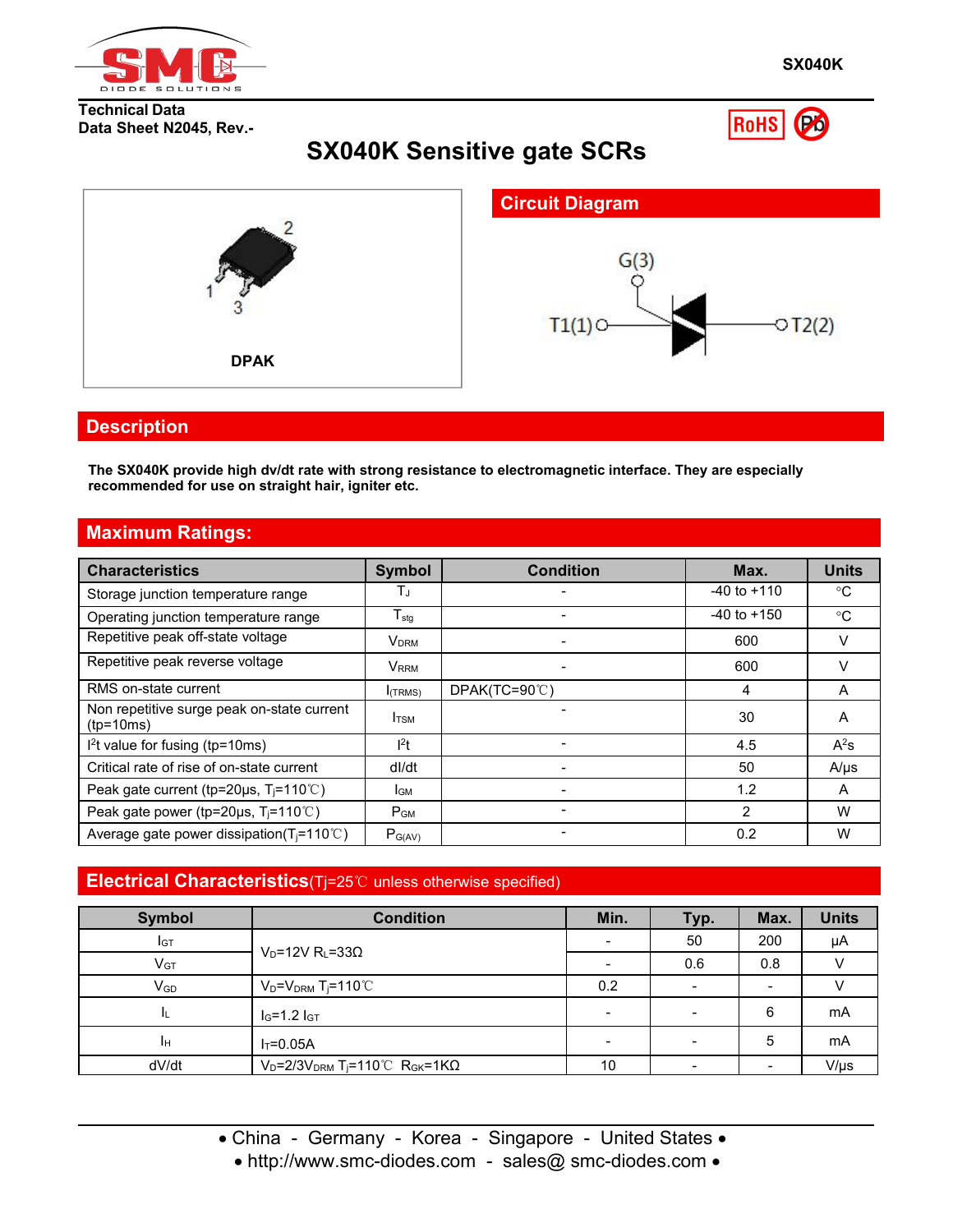

#### **Technical Data Data Sheet N2045, Rev.-**

### **Static Characteristics**

| Symbol          | <b>Condition</b>                                         | Max. | <b>Units</b> |
|-----------------|----------------------------------------------------------|------|--------------|
| V <sub>TM</sub> | $ITM=8A$ tp=380µs,Tj=25 $°C$                             | . ၁  |              |
| <b>IDRM</b>     | $V_D$ = $V_{DRM}$ $V_R$ = $V_{RRM}$ , Tj=25 $^{\circ}$ C |      | μA           |
| <b>IRRM</b>     | $V_D = V_{DRM} V_R = V_{RRM}$ , Tj=110 $^{\circ}$ C      | 100  | ЦA           |

# **Thermal Resistances**

| Svmbol     |                  | <b>Pondition</b> | Value | <b>Units</b> |
|------------|------------------|------------------|-------|--------------|
| $Rth(j-c)$ | Junction to case | <b>DPAK</b>      | v.v   | °C/W         |

# **Ordering Information**



| Device        | Package     | <b>Shipping</b> |
|---------------|-------------|-----------------|
| <b>SX040K</b> | <b>DPAK</b> | 2500pcs/reel    |
| SX040KTR      | <b>DPAK</b> | 2500pcs/reel    |

# **Marking Diagram**



Where XXXXX is YYWWL

| S   | $=$ SMC               |  |
|-----|-----------------------|--|
| x   | = Sensitive gate SCRs |  |
| 040 | = Forward Current 4A) |  |
| Κ   | $=$ Package type      |  |
| YY  | = Year                |  |
| ww  | = Week                |  |
| L   | = Lot Number          |  |
|     |                       |  |

• http://www.smc-diodes.com - sales@ smc-diodes.com •

ROHS **B**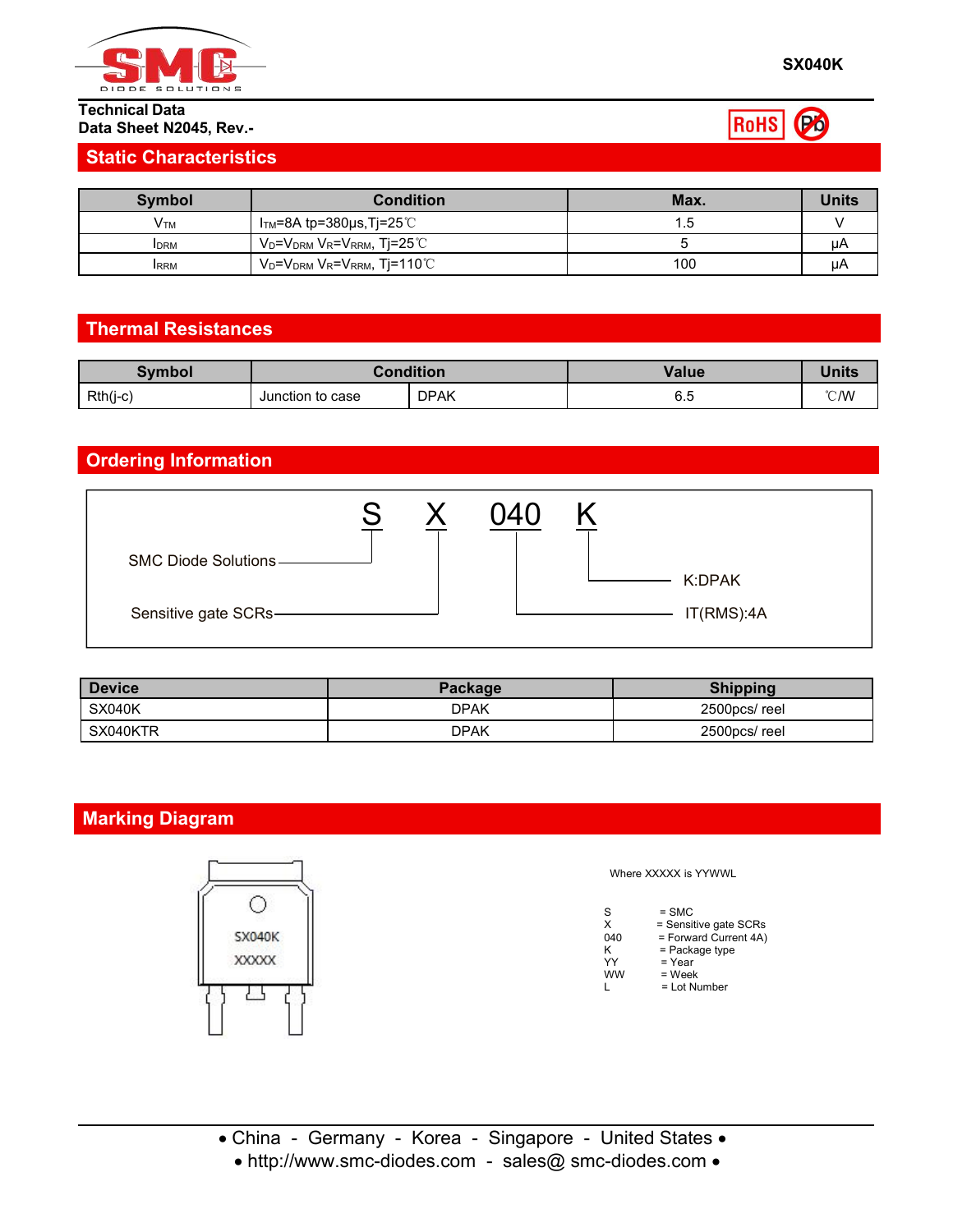

**Technical Data Data Sheet N2045, Rev.-**





### **Mechanical Dimensions DPAK**



| <b>SYMBOL</b>  |             | <b>Millimeters</b> |             |              | <b>Inches</b> |             |  |
|----------------|-------------|--------------------|-------------|--------------|---------------|-------------|--|
|                | Min.        | Typ.               | Max.        | Min.         | Typ.          | Max.        |  |
| A              | 2.10        |                    | 2.50        | 0.083        |               | 0.098       |  |
| A <sub>2</sub> | 0           |                    | 0.10        | $\mathbf{0}$ |               | 0.004       |  |
| B              | 0.66        |                    | 0.86        | 0.026        |               | 0.034       |  |
| <b>B2</b>      | 5.18        |                    | 5.48        | 0.202        |               | 0.216       |  |
| C              | 0.40        |                    | 0.60        | 0.016        |               | 0.024       |  |
| C <sub>2</sub> | 0.44        |                    | 0.58        | 0.017        |               | 0.023       |  |
| D              | 5.90        |                    | 6.30        | 0.232        |               | 0.248       |  |
| D <sub>1</sub> |             | 5.30REF            |             |              | 0.209REF      |             |  |
| E              | 6.40        |                    | 6.80        | 0.252        |               | 0.268       |  |
| E1             | 4.63        |                    |             | 0.182        |               |             |  |
| G              | 4.47        |                    | 4.67        | 0.176        |               | 0.184       |  |
| H              | 9.50        |                    | 10.70       | 0.374        |               | 0.421       |  |
|                | 1.09        |                    | 1.21        | 0.043        |               | 0.048       |  |
| L2             | 1.35        |                    | 1.65        | 0.053        |               | 0.065       |  |
| V <sub>1</sub> |             | $7^\circ$          |             |              | $7^{\circ}$   |             |  |
| V <sub>2</sub> | $0^{\circ}$ |                    | $6^{\circ}$ | $0^{\circ}$  |               | $6^{\circ}$ |  |

## **Ratings and Characteristics Curves**

### **FIG.1:** Maximum power dissipation versus RMS on-state current



**FIG.2:** RMS on-state current versus case temperature



• China - Germany - Korea - Singapore - United States • • http://www.smc-diodes.com - sales@ smc-diodes.com • Tjera 400 metals 1990 metals 1990 metals 1990 metals 1990 metals 1990 metals 1990 metals 1990 metals 1990 met<br>Timax 400 metals 1990 metals 1990 metals 1990 metals 1990 metals 1990 metals 1990 metals 1990 metals 1990 met<br>Ti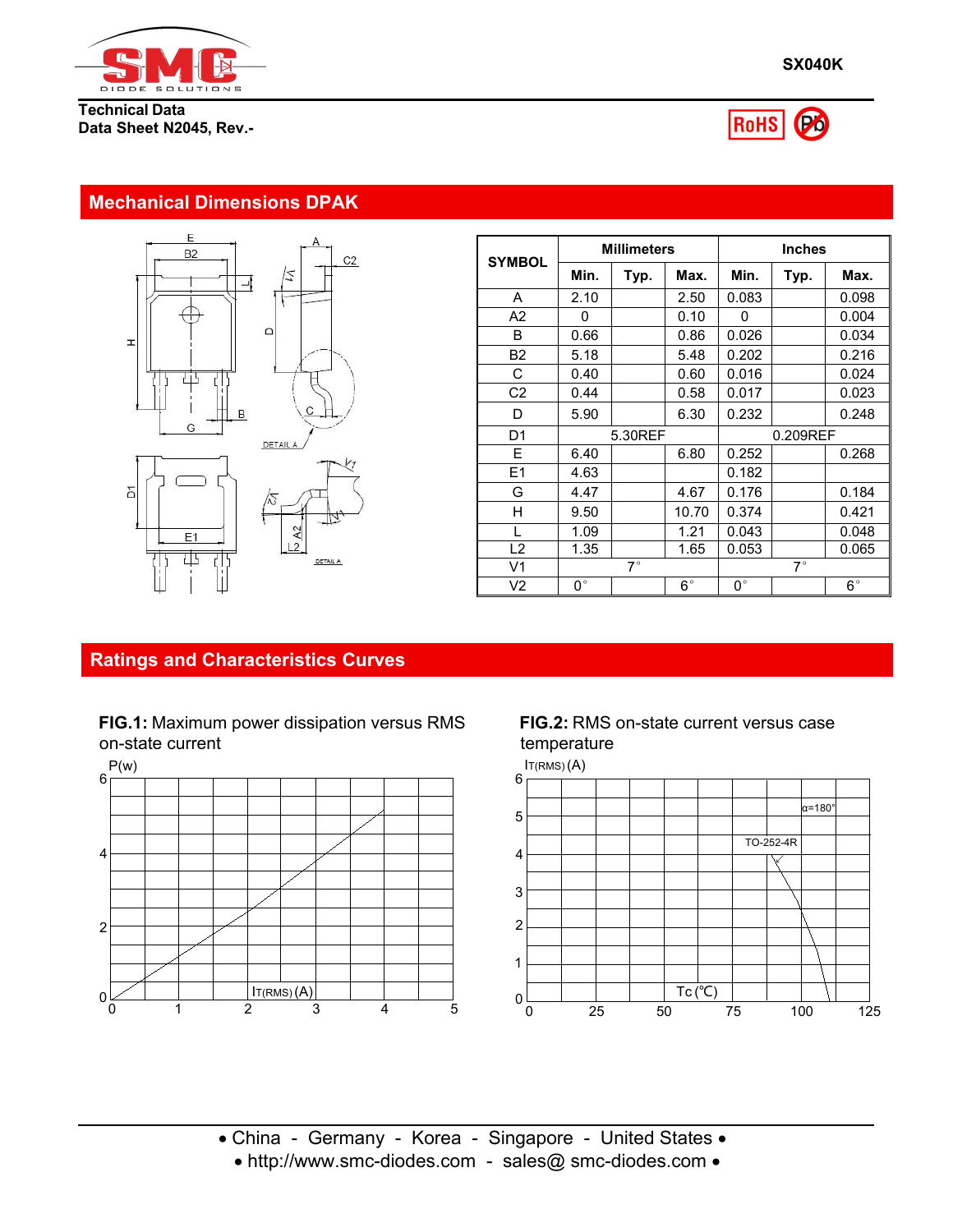





**FIG.5:** Non-repetitive surge peak on-state current for a sinusoidal pulse with width tp<10ms, and corresponging value of f t (dl/dt < 50A/μs) versus junction temperature

ITSM  $(A)$ ,  $l^2t (A<sup>2</sup> s)$ 





**FIG.6:** Relative variations of gate trigger current, holding current and latching current versus junction temperature